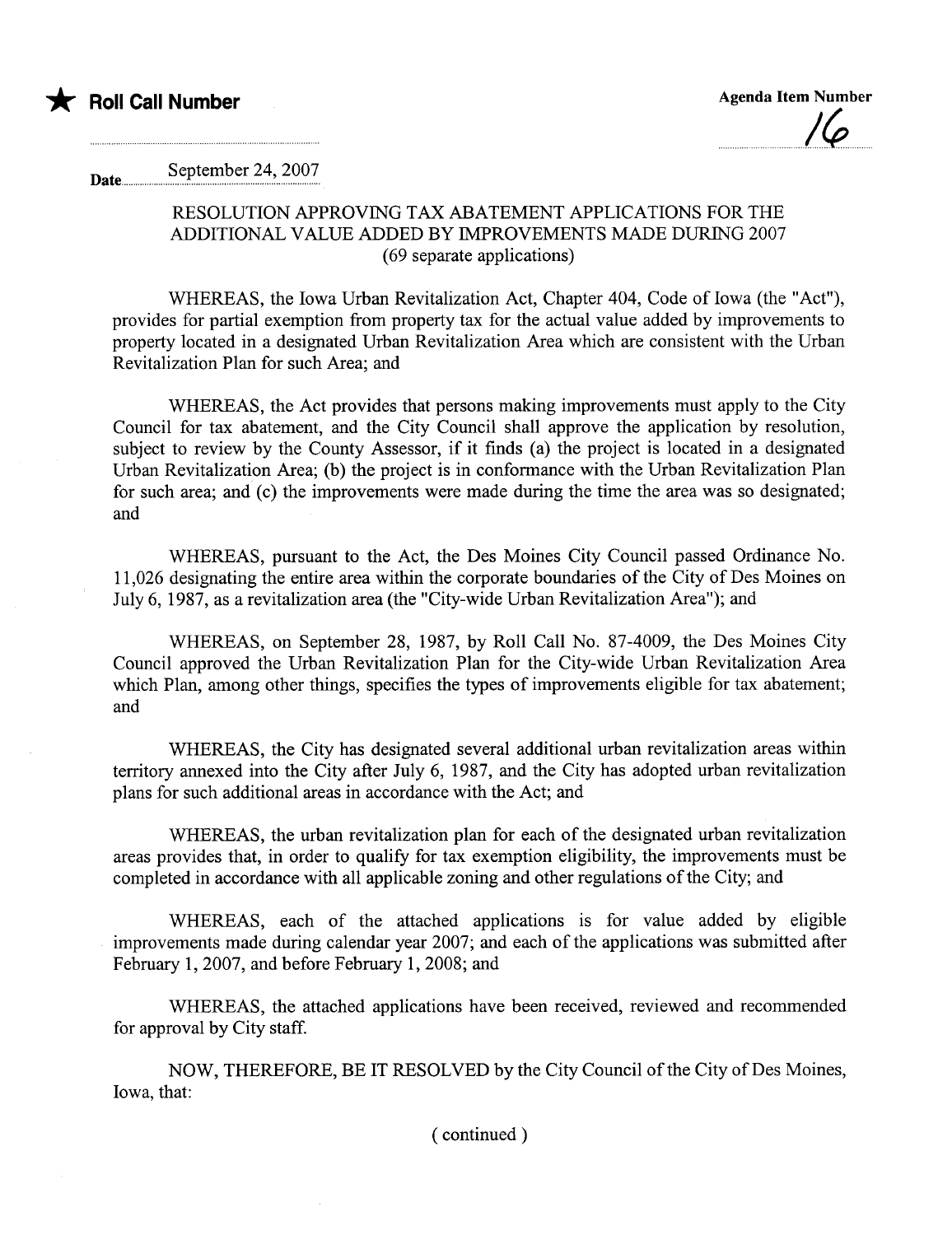

 $\overline{\phantom{a}}$ 

Date. September 24, 2007

-2-

- 1) The attached applications for tax abatement are hereby received.
- 2) The following findings are hereby adopted:
	- a) Each of the attached applications was filed on or before February 1st of the assessment year for which the exemption (tax abatement) is claimed.
	- b) Each of the attached applications are for a project located in a designated urban revitalization area; each project is in conformance with the urban revitalization plan for the urban revitalization area in which the project is located; and the improvements described in such applications were made during the time the applicable area was so designated.
- 3) Each of the attached applications are approved subject to review by the County Assessor under Section 404.5 of the Act, for exemption according to the schedules noted on each application.
- 4) The City Clerk shall forward a certified copy of this resolution and the attached applications to the County Assessor.

(Council Communication No. 07-  $574$  )

'.

MOVED by to adopt.

FORM APPROVED:<br> $\frac{\log_{10} K \cdot \log_{10}}{\log_{10} K \cdot \log_{10}}$ <br>Assistant City Attorney

(List of applications attached)

| <b>COUNCIL ACTION</b> | <b>YEAS</b> | <b>NAYS</b> | <b>PASS</b> | <b>ABSENT</b>   |
|-----------------------|-------------|-------------|-------------|-----------------|
| <b>COWNIE</b>         |             |             |             |                 |
| <b>COLEMAN</b>        |             |             |             |                 |
| <b>HENSLEY</b>        |             |             |             |                 |
| <b>KIERNAN</b>        |             |             |             |                 |
| <b>MAHAFFEY</b>       |             |             |             |                 |
| <b>MEYER</b>          |             |             |             |                 |
| <b>VLASSIS</b>        |             |             |             |                 |
| <b>TOTAL</b>          |             |             |             |                 |
| <b>MOTION CARRIED</b> |             |             |             | <b>APPROVED</b> |

..........................................................................................

## **CERTIFICATE**

I, DIANE RAUH, City Clerk of said City hereby certify that at a meeting of the City Council of said City of Des Moines, held on the above date, among other proceedings the above was adopted.

IN WITNESS WHEREOF, I have hereunto set my hand and affixed my seal the day and year first above written.

City Clerk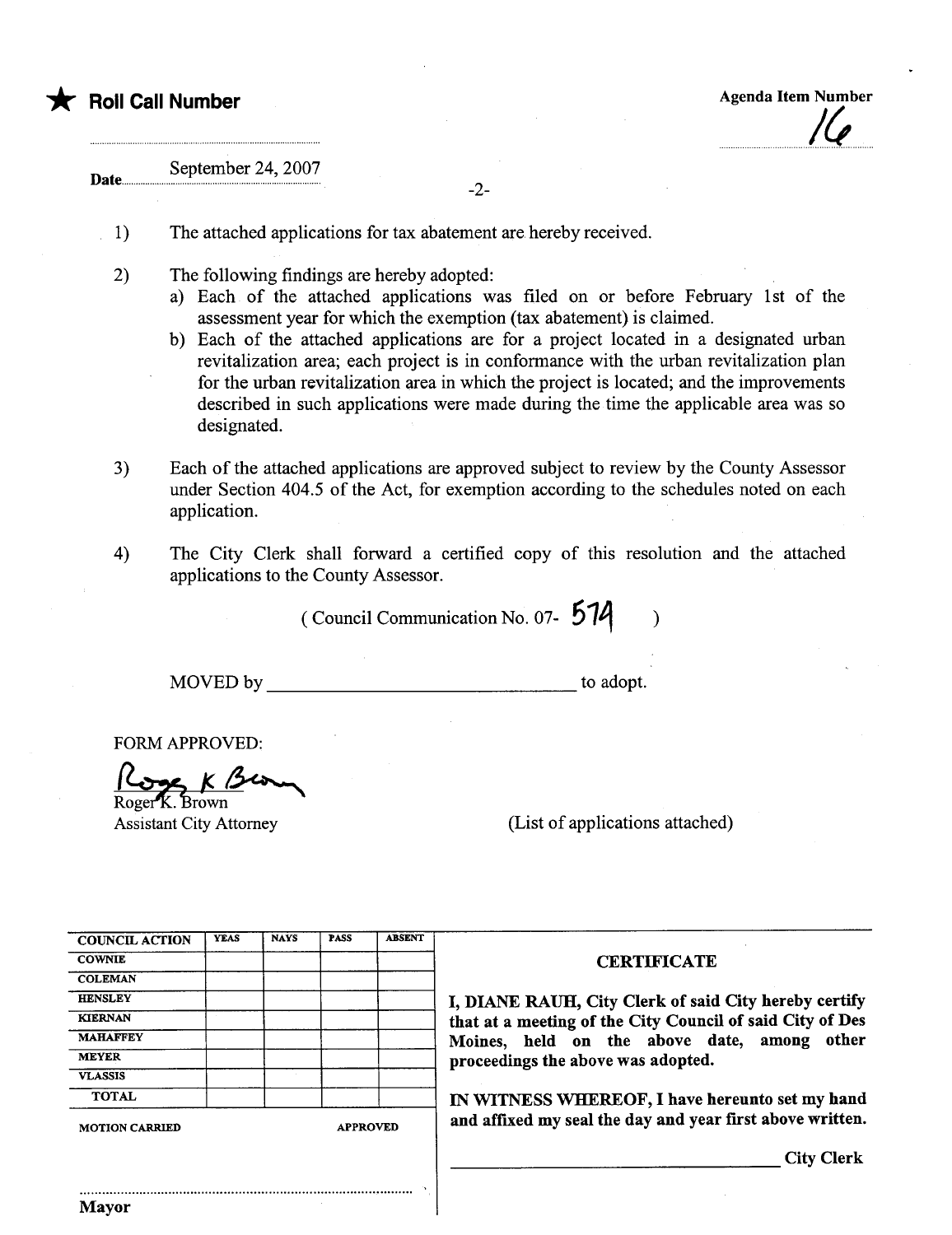| Ellolla           |  |
|-------------------|--|
|                   |  |
| <b>SIDE OPPER</b> |  |
|                   |  |

Tax Abatement Case Status = APV Abatement Applications By Number Tax Abatement Case Status = APV Abatement Applications By Number

9/18/2007

| Est. Cost                     | \$22,000.00                                                                      | \$118,900.00                                                                   | \$50,127.50                                                                         | \$10,475.00                                                                            | \$115,000.00<br>\$12,417.00                                                                                                                                                      | \$209,840.00<br>\$1,100,000.00                                                                                                                                | \$40,000.00                                                                                    | \$250,000.00                                                    |
|-------------------------------|----------------------------------------------------------------------------------|--------------------------------------------------------------------------------|-------------------------------------------------------------------------------------|----------------------------------------------------------------------------------------|----------------------------------------------------------------------------------------------------------------------------------------------------------------------------------|---------------------------------------------------------------------------------------------------------------------------------------------------------------|------------------------------------------------------------------------------------------------|-----------------------------------------------------------------|
| Permit Number                 | bid2007-00600                                                                    | BLD2005-00954                                                                  | NLD2007-00756                                                                       | bld2007-00757                                                                          | BLD2007-01583<br>BLD2007-01271                                                                                                                                                   | BLD2005-02559<br>big2007-01379                                                                                                                                | BLD2007-01705                                                                                  | BLD2007-00129                                                   |
|                               | Owner<br>10 Year                                                                 | Owner                                                                          | Owner<br>ý.                                                                         | Owner<br>- 10 Year                                                                     | Owner<br>Owner<br><b>TO Year</b><br>-5 year                                                                                                                                      | SE 14th & Army Post Road<br>Owner<br>Owner<br>- 5 year<br>⋟                                                                                                   | Tenant<br>$\overline{\phantom{0}}$                                                             | Owner                                                           |
| <b>District</b>               | Residential<br>City Sewer:<br><b>Occupied:</b>                                   | Downtown West B<br>City Sewer:<br>Occupied:                                    | Residential - 5 year<br>City Sewer:<br>Occupied:                                    | <b>Residential</b><br>City Sewer:<br>Occupied:                                         | City Sewer:<br>Residential<br>City Sewer:<br>Residential<br>Occupied:<br>Occupied:                                                                                               | City Sewer:<br>Residential<br>Occupied:<br>City Sewer<br>Occupied:                                                                                            | Residential - 5 year<br>City Sewer:<br>Occupied:                                               | Residential - 5 year<br>City Sewer<br>Occupied:                 |
| il Address, Phone<br>Name, Ma | DES MOINES, IA 50315-2153<br><b>MILLER</b><br>AVE<br><b>ROSCOES</b><br>1415 PARK | DES MOINES, IA 50309-4203<br><b>DNOM ITT</b><br>112 11TH ST<br><b>UNIT 206</b> | DES MOINES, IA 50312<br>WILLIAM THANSON<br>2316 WOODLAND AVE                        | DES MOINES, IA 50313-4534<br>100 E EUCLID AVE<br><b>KELLY D GRAY</b><br><b>STE 101</b> | DES MOINES, IA 50315-3166<br>DES MOINES, IA 50317-4651<br><b>R &amp; D BUILDERS INC</b><br>ELL AVE<br><b>BENOIT</b><br>AVE<br>4351 HUBB<br>617 ROSE<br><b>NNAVOL</b><br>SIE<br>S | MC CONNELL REAL ESTATE DEV, LC<br>DES MOINES, IA 50320-2103<br>GRIMES, IA 50111-8028<br>7295 NW 100TH ST<br><b>RILLA K RICCIO</b><br><b>TAVE</b><br>3515 HART | <b>HEIGHTS, IA 50322-4804</b><br>WART<br>ದ<br>ROD VAN<br>2200 69TH<br><b>WINDSOR</b>           | KURT W BURKHALTER<br>DES MOINES, IA 50317<br>5093 NE 46TH ST    |
| Property Address              | 1415 PARK AVE                                                                    | 112 11TH ST UNIT 206                                                           | 2316 WOODLAND AVE                                                                   | 1617 57TH PL                                                                           | 1106 KIRKWOOD AVE<br>617 ROSE AVE                                                                                                                                                | 3515 E HART AVE<br>6230 SE 14TH ST                                                                                                                            | 7/23/2007 1904 CAPITOL AVE                                                                     | 5004 STREAM SIDE CIR                                            |
| Rec. Date                     | 8/2/2007                                                                         | 8/1/2007                                                                       | walkway around house, new<br>new garage, viny siding on                             | 7/31/2007                                                                              | new house built and poured<br>DEMOLISHED GARAGE AND<br>7/31/2007                                                                                                                 | 7/23/2007                                                                                                                                                     | new foundation-partial finish<br>New water, gas and electric                                   |                                                                 |
| ₿                             | finished 3/4 of basement<br>TAX2007-00170                                        | UNIT # 206 - CONDO<br>TAX2007-00168                                            | rain gutters, new central air<br>TAX2007-00167 7/31/2007<br>the house, new concrete | TAX2007-00166<br>new garage                                                            | TAX2007-00165 7/31/2007<br>BUILT NEW GARAGE<br>TAX2007-00164<br>garage slab                                                                                                      | TAX2007-00162 7/25/2007<br>NEW SINGLE FAMILY<br>new restaurant<br>TAX2007-00161<br><b>DWELLING</b>                                                            | upgraded kitchen & baths;<br>deep crawl; new driveway<br>service; remodeled &<br>TAX2007-00160 | TAX2007-00159 7/20/2007<br>NEW SINGLE FAMILY<br><b>DWELLING</b> |

\ \CDMAPPS1 \D-VOLUME\APPDA T A \ Tidemark\prd\Forms & Report\dsmAbtmntApplByNumber. rpt Page 1 of 7\\CDMAPPS1\D-VOLUME\APPDATA\Tidemark\prd\Forms & Reports\dsmAbtmntApplByNumber.rpt

Page 1 of 7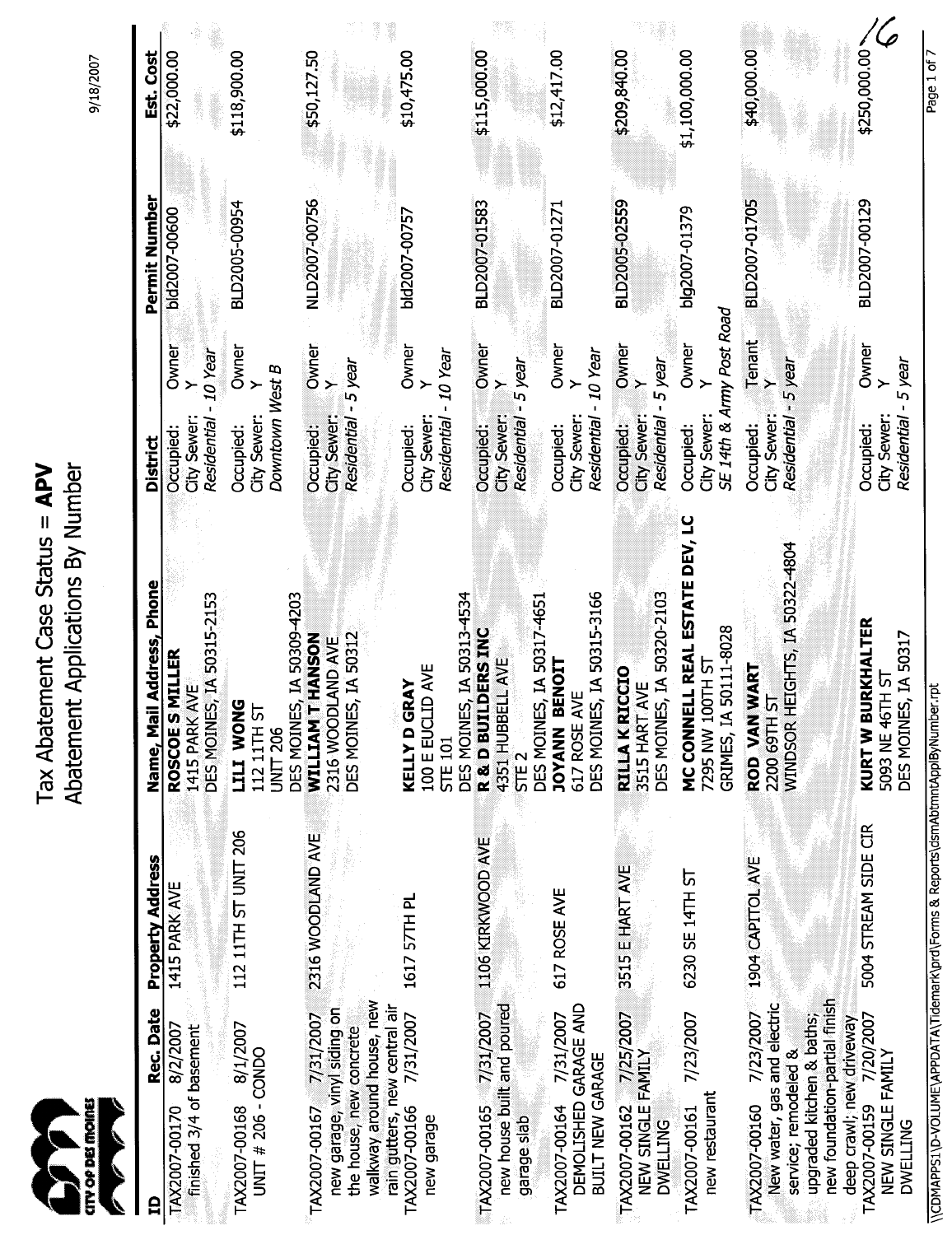| <u>ឝ</u>                                                                                                             | Rec. Date | <b>Property Address</b>       | Name, Mail Address, Phone                                                                           | District                                                                             | Permit Number | Est. Cost    |
|----------------------------------------------------------------------------------------------------------------------|-----------|-------------------------------|-----------------------------------------------------------------------------------------------------|--------------------------------------------------------------------------------------|---------------|--------------|
| TAX2007-00158<br>new house                                                                                           | 7/20/2007 | <b>EK</b><br>5004 STREAM SIDE | KURT-W BURKHALTER<br>DES MOINES, IA 50317<br>5093 NE 46TH ST                                        | Owner<br>- 5 year<br>Residential<br>City Sewer:<br>Occupied:                         | BLD2007-00129 | \$250,000.00 |
| TAX2007-00157<br>NEW HOUSE                                                                                           | 7/20/2007 | 1109 FRAZIER AVE              | DES MOINES, IA 50317-4651<br>R & D BUILDERS, INC<br><b>ELL AVE</b><br>4351 HUBB<br>STE <sub>2</sub> | Owner<br>5 year<br>$\rightarrow$<br>City Sewer:<br>Residential<br>Occupied:          | BLD2006-02917 | \$120,000.00 |
| TAX2007-00156<br>new house                                                                                           | 7/18/2007 | 1548 E 36TH ST                | <b>JAS CONSTRUCTION LLC</b><br><b>ALTOONA, IA 50009</b><br><b>NS 15 H16T 816</b>                    | Owner<br>-5 year<br>्र<br><b>Residential</b><br>City Sewer:<br>Occupied:             | BLD2007-00131 | \$134,000.00 |
| TAX2007-00155<br>new house                                                                                           | 7/18/2007 | 1274 E 35TH ST                | IA 50009<br><b>JALLEN</b><br>418 19TH ST SW<br>ALTOONA,<br>WILLIAM                                  | Owner<br>5 year<br>$\rightarrow$<br>City Sewer:<br>Residential<br>Occupied:          | BLD2007-00333 | \$140,000.00 |
| TAX2007-00154<br>new garage                                                                                          |           | 7/18/2007 1917 E 38TH ST      | DES MOINES, IA 50317-3329<br><b>HULLIG</b><br>1917 E38TH ST<br><b>ANDREW</b>                        | Owner<br>10 Year<br>$\succ$<br>City Sewer:<br>Residential<br>Occupied:               | bld2007-00763 | \$18,000.00  |
| TAX2007-00153<br>UNIT # 3                                                                                            | 7/17/2007 | 2320 HART AVE UNIT #3         | URBANDALE, IA 50322-3740<br><b>JERRY'S HOMES INC</b><br>3301 106TH CIR                              | Owner<br>5 year<br>Residential<br>City Sewer<br>Occupied:                            | BLD2007-01263 | \$126,990.00 |
| TAX2007-00152<br>deck                                                                                                | 7/17/2007 | 3913 SW 14TH ST               | ES, IA 50315-2116<br>GESME<br>3913 SW 14TH ST<br><b>DES MOIN</b><br>CRAIG A                         | Owner<br>$10$ Year<br>⊱<br><b>Residential</b><br>City Sewer:<br>Occupied:            | BLD2007-00378 | \$8,695.00   |
| ⊣<br>condo Unit #<br>TAX2007-00151                                                                                   | 7/17/2007 | 2320 HART AVE. #1             | URBANDALE, IA 50322-3740<br><b>JERRY'S HOMES INC</b><br>3301 106TH CIR                              | Owner<br>- 5 year<br>City Sewer:<br>Residential<br>Occupied:                         |               | \$126,990.00 |
| condo Unit #2<br>TAX2007-00150                                                                                       | 7/17/2007 | 2320 HART AVE UNIT #2         | JRBANDALE, IA 50322-3740<br><b>JERRY'S HOMES INC</b><br>3301 106TH CIR                              | Owner<br>- 5 year<br>$\ddot{\phantom{1}}$<br>City Sewer:<br>Residential<br>Occupied: | BLD2007-01264 | \$126,990.00 |
| cooling, added sq. ft. made<br>tore house down to studs.<br>New everything. Heating,<br>TAX2007-00067                | 5/8/2007  | 2473 SW 7TH ST                | ES, IA 50315-1912<br><b>M MILLER</b><br>2473 SW 7TH ST<br>DES MOIN<br><b>THERESA</b>                | Owner<br>Residential - 5 year<br>City Sewer:<br>Occupied:                            | ele2004-01719 | \$50,000.00  |
| TAX2007-00051 4/19/2007<br>INSULATION, WINDOWS,<br>NEW FURNACE AND AIR<br>REMOVED TREE<br>CONDITIONER<br>second room |           | 1015 E AURORA AVE             | DES MOINES, IA 50313-3843<br>R COPPER<br>1015 E AURORA AVE<br><b>THOMAS</b>                         | Owner<br>Residential - 10 Year<br>≻<br>Occupied:<br>City Sewer:                      | MEC2006-01214 | \$10,000.00  |
| TAX2007-00050<br>new garage                                                                                          | 4/18/2007 | 1915 56TH ST                  | ES, IA 50310-1064<br><b>P JOHNSTON</b><br>ᢑ<br>1915 56TH<br>DES MOIN<br><b>STEPHEN</b>              | Owner<br>Residential - 10 Year<br>City Sewer:<br>Occupied:                           | BLD2007-00918 | \$14,534.00  |

\\CDMAPPS1\D-VOLUME\APPDATA\Tidemark\prd\Forms & Reports\dsmAbtmntApplByNumber.rpt

Page 2 of 7